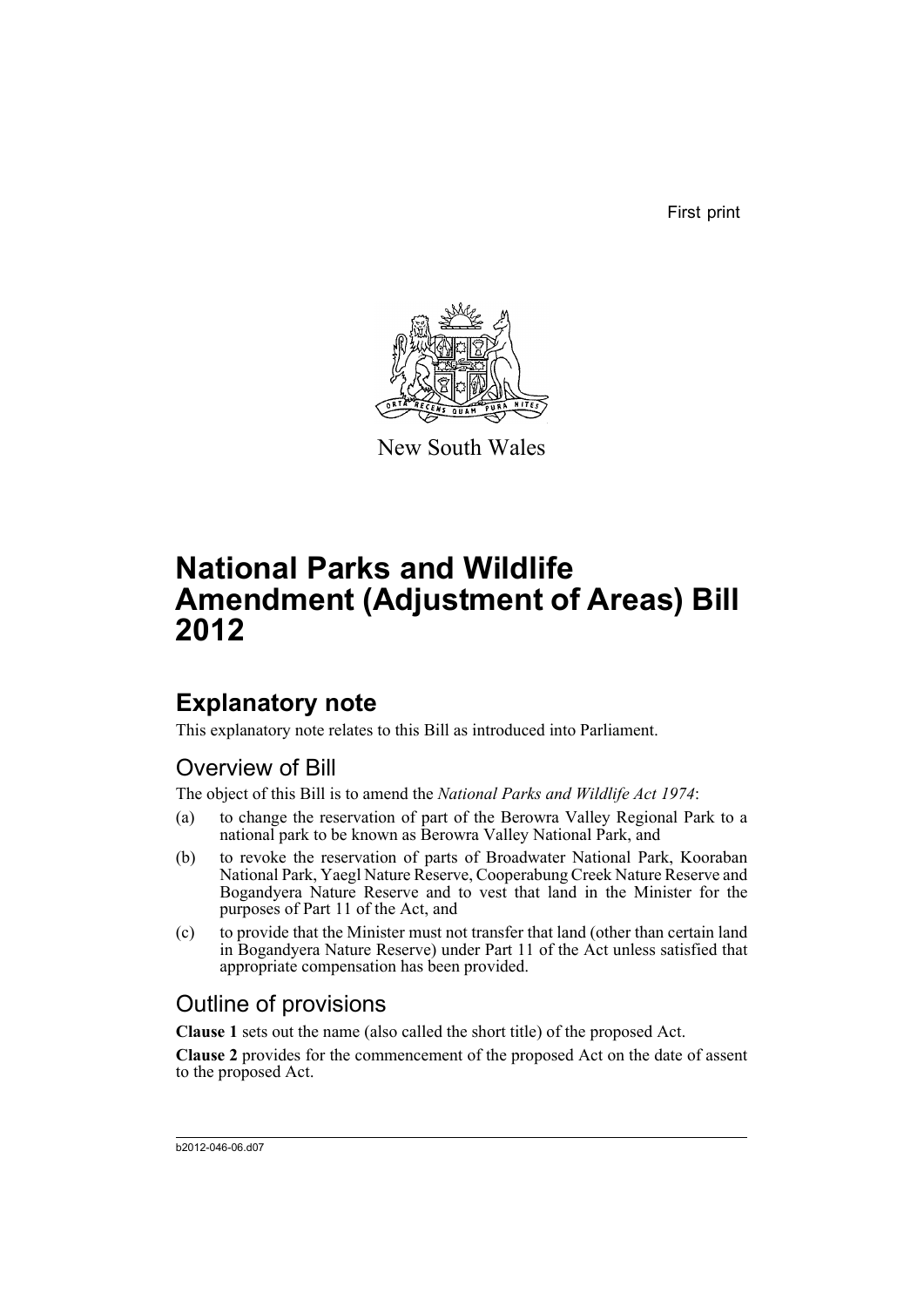Explanatory note

### **Schedule 1 Amendment of National Parks and Wildlife Act 1974 No 80**

**Schedule 1 [2]** revokes the reservation of about 3,876 hectares of land in Berowra Valley Regional Park and reserves that land as Berowra Valley National Park.

**Schedule 1 [3]** revokes the reservation of the following land and vests it in the Minister for the purposes of Part 11 of the Act which enables the Minister to sell, grant leases of, dispose of or otherwise deal with the land:

- (a) about 17.09 hectares of Broadwater National Park,
- (b) about 18.28 hectares of Kooraban National Park,
- (c) about 1.58 hectares of Yaegl Nature Reserve,
- (d) about 1.2 hectares of Cooperabung Creek Nature Reserve,
- (e) 2 different areas of Bogandyera Nature Reserve of about 7.7 hectares and 16.83 hectares.

The Minister must not transfer any of that land (other than the area of about 7.7 hectares at Bogandyera Nature Reserve) under Part 11 of the Act unless satisfied that appropriate compensation has been provided.

Schedule 1 [4] enables savings and transitional regulations to be made as a consequence of the enactment of the proposed Act.

**Schedule 1 [1]** makes an amendment in the nature of statute law revision.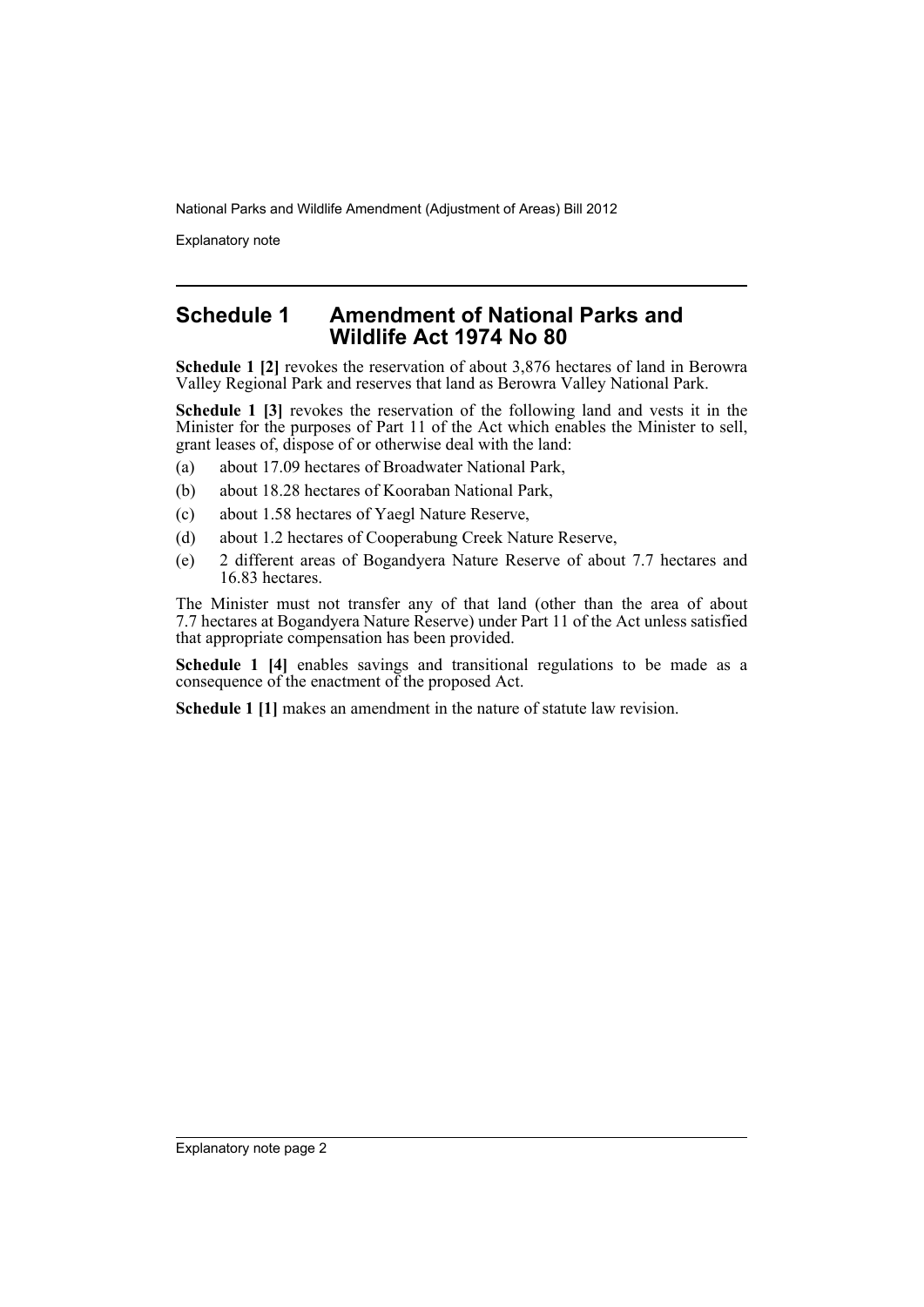First print



New South Wales

# **National Parks and Wildlife Amendment (Adjustment of Areas) Bill 2012**

## **Contents**

|                                                                    | Page |
|--------------------------------------------------------------------|------|
| Name of Act                                                        |      |
| 2 Commencement                                                     |      |
| Schedule 1 Amendment of National Parks and Wildlife Act 1974 No 80 | - 3  |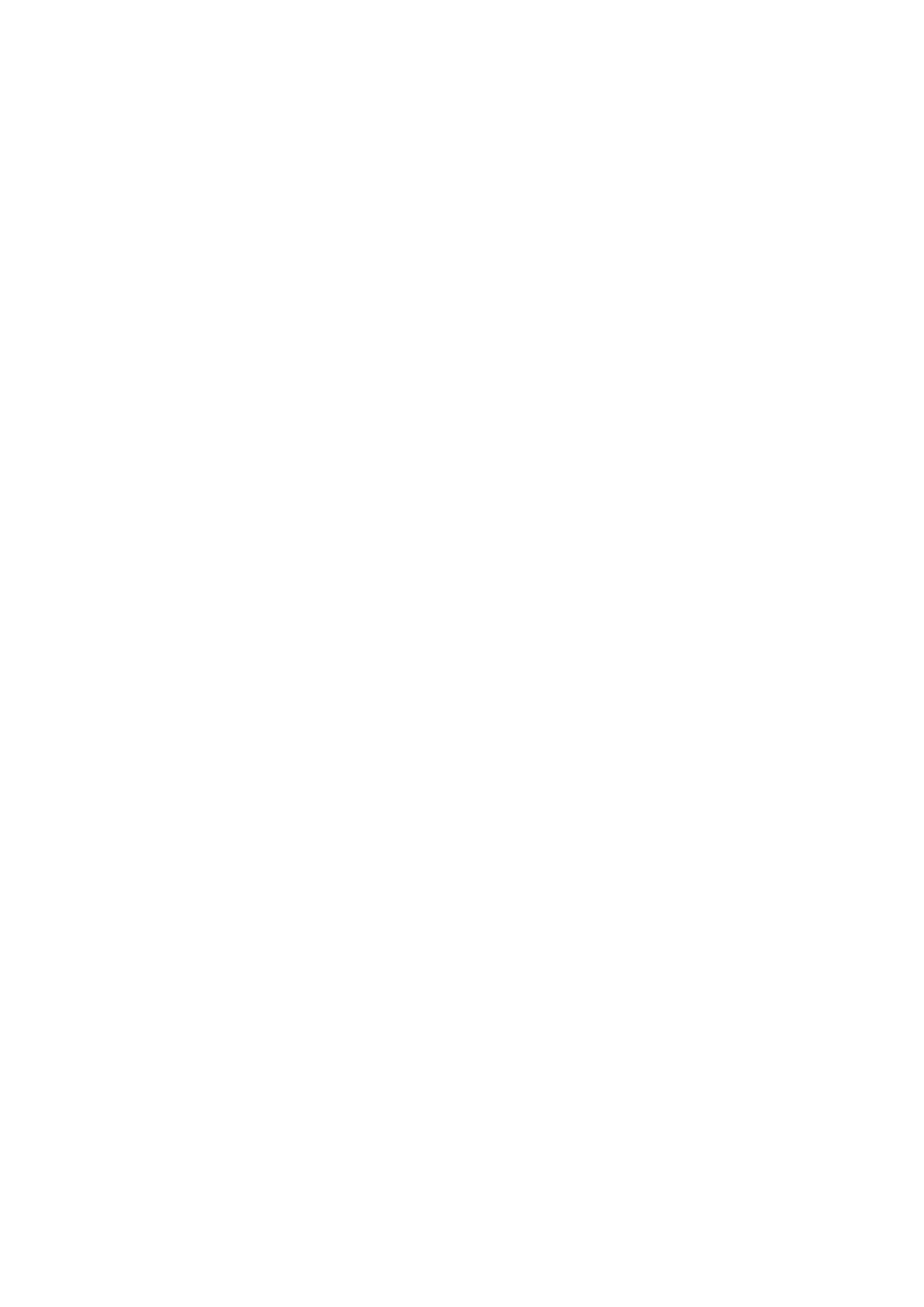

New South Wales

# **National Parks and Wildlife Amendment (Adjustment of Areas) Bill 2012**

No , 2012

### **A Bill for**

An Act to amend the *National Parks and Wildlife Act 1974* to change the reservation status of certain lands under that Act; and for other purposes.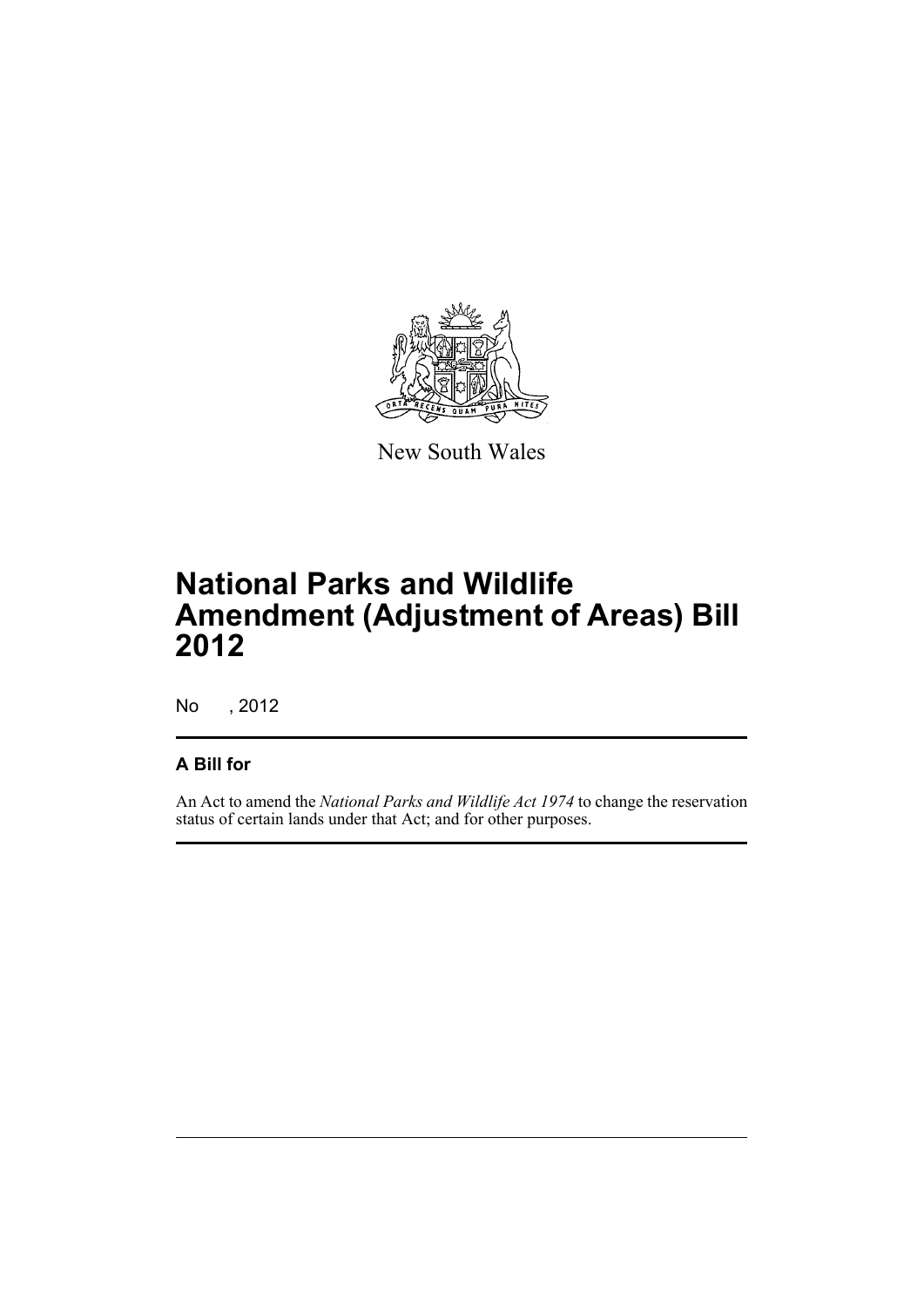<span id="page-5-1"></span><span id="page-5-0"></span>

| The Legislature of New South Wales enacts:                                                  |                     |
|---------------------------------------------------------------------------------------------|---------------------|
| Name of Act                                                                                 | $\mathcal{P}$       |
| This Act is the National Parks and Wildlife Amendment (Adjustment of<br>Areas) $Act 2012$ . | 3<br>$\overline{4}$ |
| Commencement                                                                                | 5                   |
| This Act commences on the date of assent to this Act.                                       | 6                   |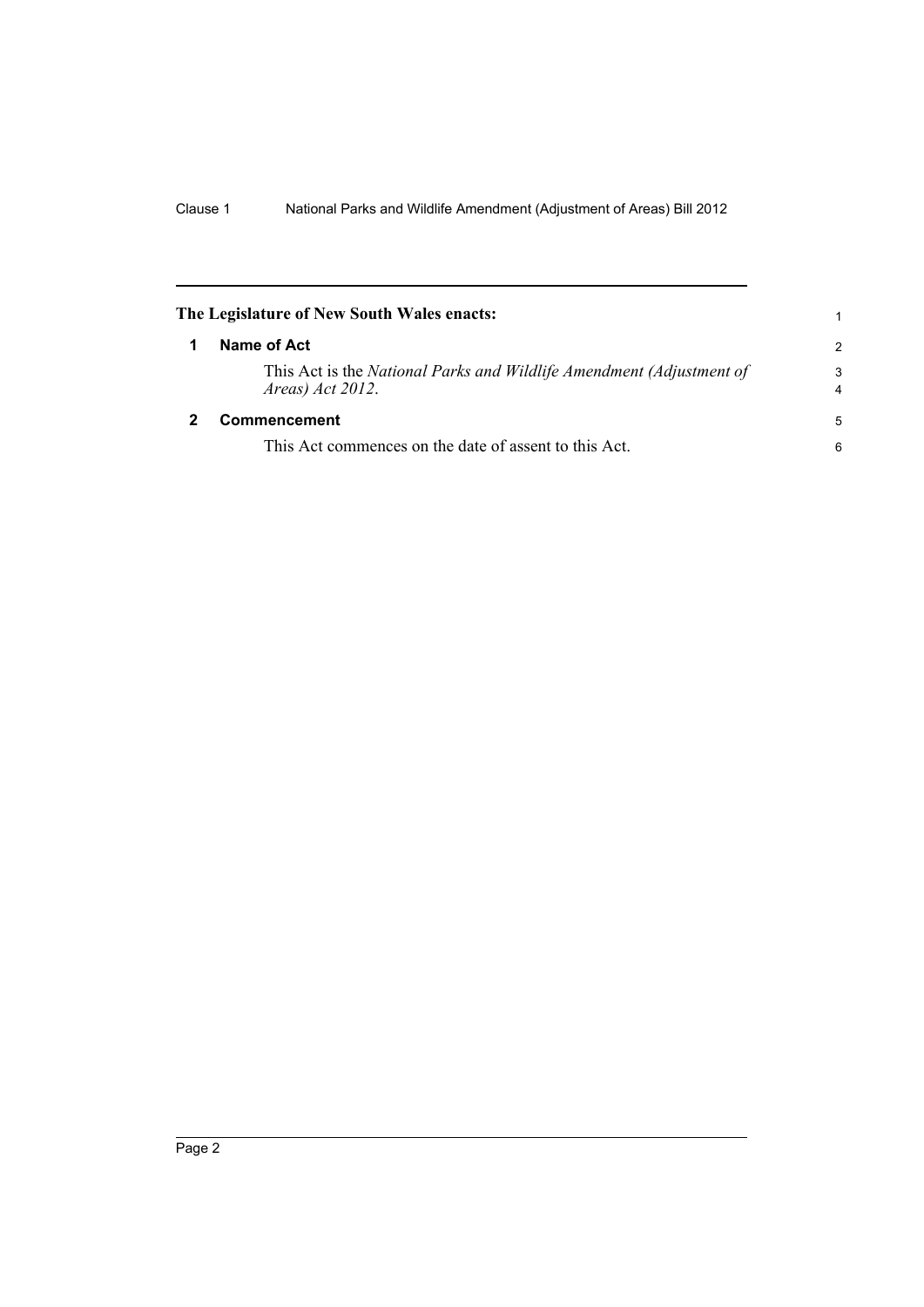Amendment of National Parks and Wildlife Act 1974 No 80 Schedule 1

<span id="page-6-0"></span>

|     | <b>Schedule 1</b>       | <b>Amendment of National Parks and</b><br>Wildlife Act 1974 No 80                                                                                                                                                                                                                                                                       | 1<br>$\overline{c}$        |
|-----|-------------------------|-----------------------------------------------------------------------------------------------------------------------------------------------------------------------------------------------------------------------------------------------------------------------------------------------------------------------------------------|----------------------------|
| [1] |                         | Schedule 1 Recategorisation of reserved land                                                                                                                                                                                                                                                                                            | 3                          |
|     |                         | Omit "head office of the Department of Environment, Climate Change and<br>Water" from clause 5.                                                                                                                                                                                                                                         | 4<br>5                     |
|     | and Cabinet".           | Insert instead "Office of Environment and Heritage, Department of Premier                                                                                                                                                                                                                                                               | 6<br>7                     |
| [2] | Schedule 1, Part 4      |                                                                                                                                                                                                                                                                                                                                         | 8                          |
|     | Insert after Part 3:    |                                                                                                                                                                                                                                                                                                                                         | 9                          |
|     | Part 4                  | Recategorisation of land by National Parks<br>and Wildlife Amendment (Adjustment of<br>Areas) Act 2012                                                                                                                                                                                                                                  | 10<br>11<br>12             |
|     | 11                      | Berowra Valley Regional Park (part only) recategorisation                                                                                                                                                                                                                                                                               | 13                         |
|     | (1)                     | This clause applies to an area of about 3,876 hectares of Berowra<br>Valley Regional Park, being the land shown hatched black on the<br>diagram catalogued Misc $\overline{R}$ 00327 in the Office of Environment<br>and Heritage, Department of Premier and Cabinet, subject to any<br>variations or exceptions noted on that diagram. | 14<br>15<br>16<br>17<br>18 |
|     | (2)                     | The reservation under this Act of the land to which this clause<br>applies as part of a regional park is revoked and the land is<br>reserved as a national park to be known as Berowra Valley<br>National Park.                                                                                                                         | 19<br>20<br>21<br>22       |
| [3] |                         | Schedule 2 Revocation of reservation or dedication of certain land                                                                                                                                                                                                                                                                      | 23                         |
|     | Insert after Part $6$ : |                                                                                                                                                                                                                                                                                                                                         | 24                         |
|     | Part 7                  | <b>Revocations under the National Parks and</b><br><b>Wildlife Amendment (Adjustment of Areas)</b><br><b>Act 2012</b>                                                                                                                                                                                                                   | 25<br>26<br>27             |
|     | 14                      | Revocation of part of Broadwater National Park                                                                                                                                                                                                                                                                                          | 28                         |
|     | (1)                     | This clause applies to an area of about 17.09 hectares of<br>Broadwater National Park, being the land shown by orange<br>shading<br>diagram<br>the<br>catalogued<br>$\alpha$ n<br>W2B_APO_165_NPWS_BroadwaterNP held in the office of                                                                                                   | 29<br>30<br>31<br>32       |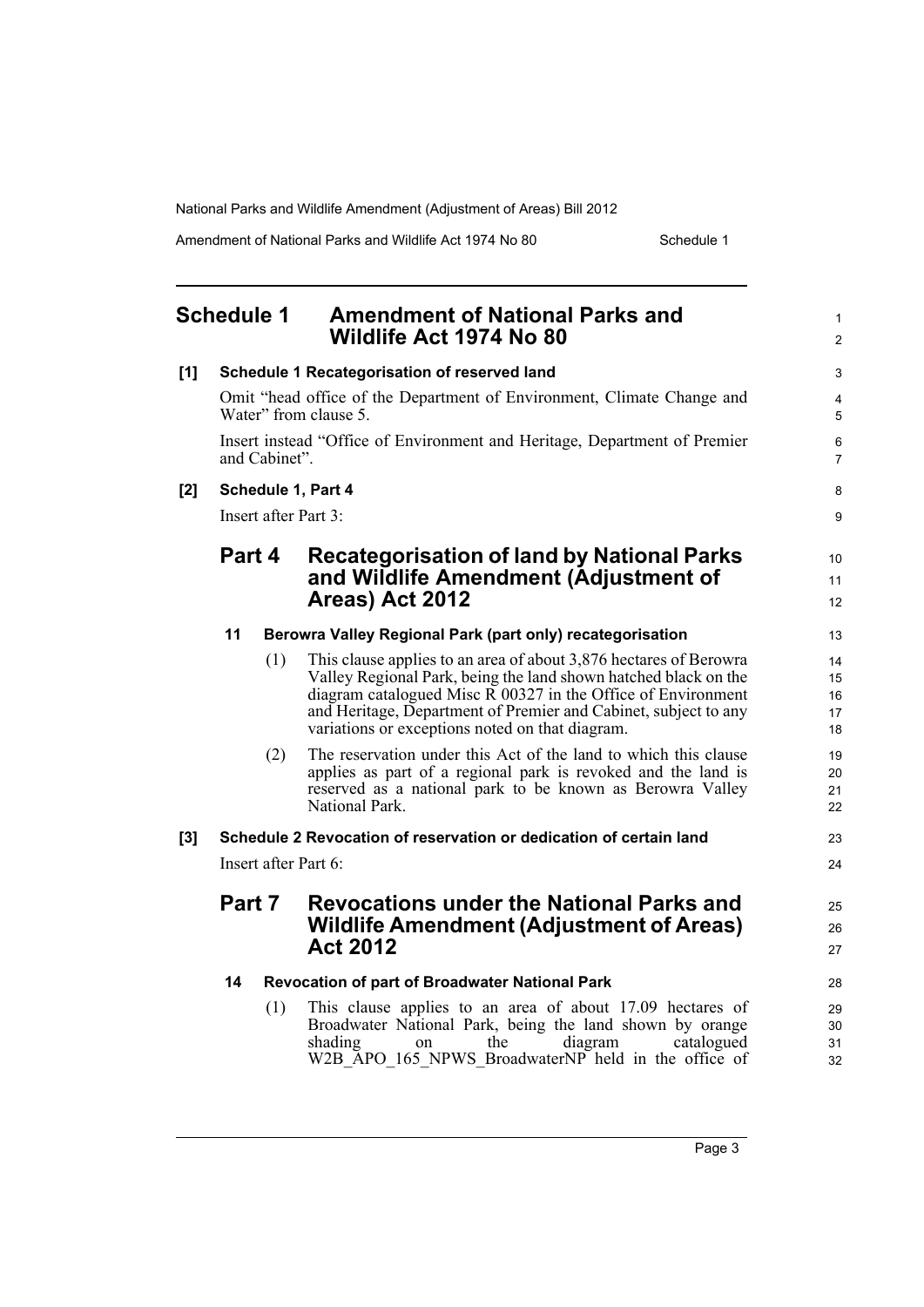Roads and Maritime Services at Grafton, subject to any variations or exceptions noted on that diagram.

- (2) The reservation under this Act as national park of land to which this clause applies, being part of Broadwater National Park, is revoked.
- (3) On the revocation of the reservation as national park of land to which this clause applies, the land is vested in the Minister on behalf of the Crown for the purposes of Part 11 of this Act for an estate in fee simple, freed and discharged from all trusts, obligations, estates, interests, rights of way or other easements.

#### **15 Revocation of part of Kooraban National Park**

- (1) This clause applies to an area of about 18.28 hectares of Kooraban National Park, being the land shown by orange shading on the diagram catalogued MS Plan No 0001 145 SK 0001 held in the office of Roads and Maritime Services at Wollongong, subject to any variations or exceptions noted on that diagram.
- (2) The reservation under this Act as national park of land to which this clause applies, being part of Kooraban National Park, is revoked.
- (3) On the revocation of the reservation as national park of land to which this clause applies, the land is vested in the Minister on behalf of the Crown for the purposes of Part 11 of this Act for an estate in fee simple, freed and discharged from all trusts, obligations, estates, interests, rights of way or other easements.

#### **16 Revocation of part of Yaegl Nature Reserve**

- (1) This clause applies to an area of about 1.58 hectares of Yaegl Nature Reserve, being the land shown by orange shading on the diagram catalogued W2B\_APO\_165\_NPWS\_YaeglNR held in the office of Roads and Maritime Services at Grafton, subject to any variations or exceptions noted on that diagram.
- (2) The reservation under this Act as nature reserve of land to which this clause applies, being part of Yaegl Nature Reserve, is revoked.
- (3) On the revocation of the reservation as nature reserve of land to which this clause applies, the land is vested in the Minister on behalf of the Crown for the purposes of Part 11 of this Act for an estate in fee simple, freed and discharged from all trusts, obligations, estates, interests, rights of way or other easements.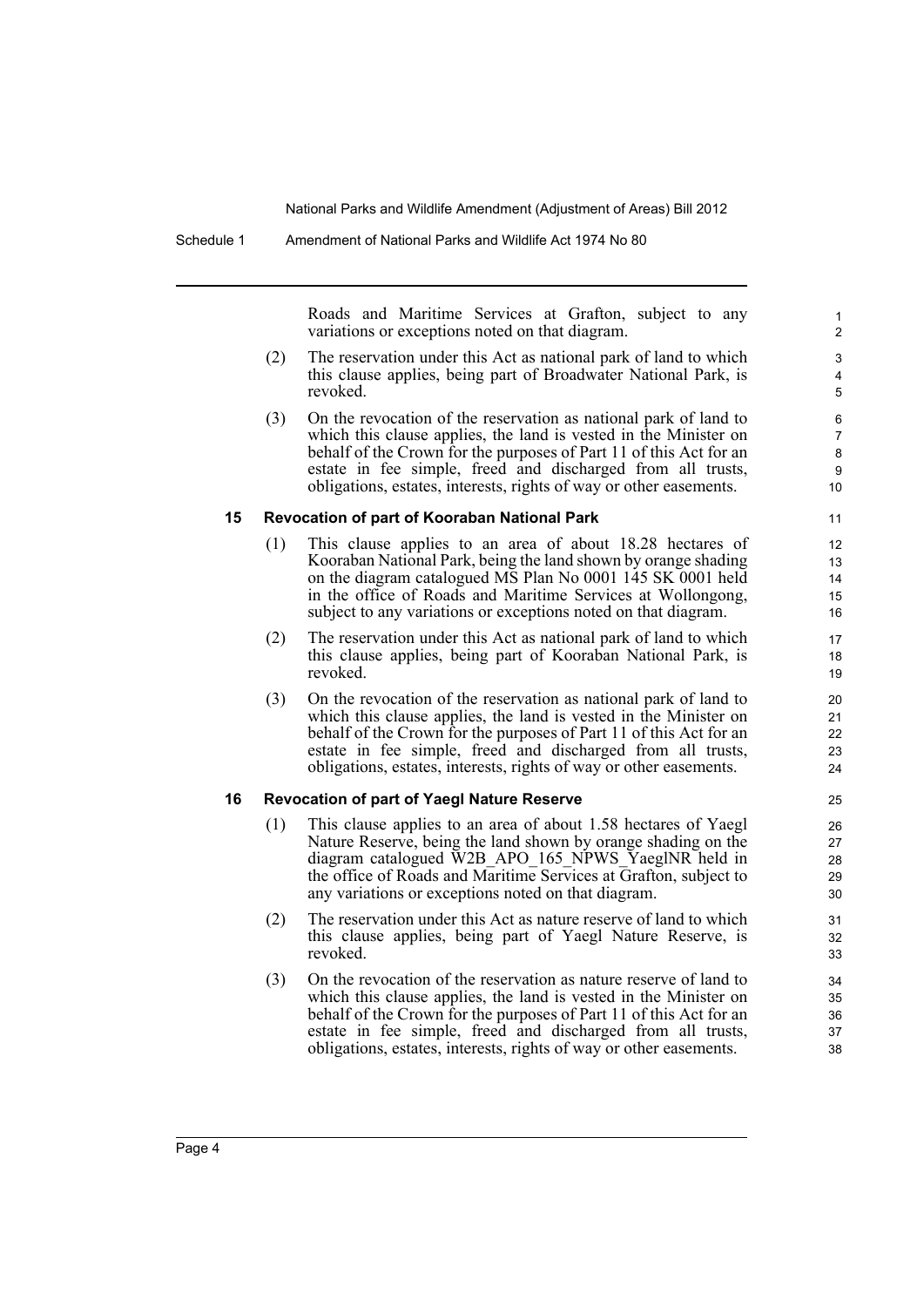Amendment of National Parks and Wildlife Act 1974 No 80 Schedule 1

### **17 Revocation of part of Cooperabung Creek Nature Reserve**

- (1) This clause applies to an area of about 1.2 hectares of Cooperabung Creek Nature Reserve, being the land shown by orange shading on the diagram catalogued PA\_OH2K\_PropID\_56\_V1.dgn held in the office of Roads and Maritime Services at Grafton, subject to any variations or exceptions noted on that diagram.
- (2) The reservation under this Act as nature reserve of land to which this clause applies, being part of Cooperabung Creek Nature Reserve, is revoked.
- (3) On the revocation of the reservation as nature reserve of land to which this clause applies, the land is vested in the Minister on behalf of the Crown for the purposes of Part 11 of this Act for an estate in fee simple, freed and discharged from all trusts, obligations, estates, interests, rights of way or other easements.

### **18 Revocation of part of Bogandyera Nature Reserve**

- (1) This clause applies to the following:
	- (a) an area of about 7.7 hectares of Bogandyera Nature Reserve, being the land shown as Lot 2 on the diagram catalogued TUM001 and held in the office of the Tumbarumba Shire Council,
	- (b) an area of about 16.83 hectares of Bogandyera Nature Reserve, being the land shown by blue shading on the diagram catalogued Misc F 1407, held in the Estates Unit, Forests NSW, West Pennant Hills, subject to any variations and exceptions noted on that diagram.
- (2) The reservation under this Act as nature reserve of land to which this clause applies, being part of Bogandyera Nature Reserve, is revoked.
- (3) On the revocation of the reservation as nature reserve of land to which this clause applies, the land is vested in the Minister on behalf of the Crown for the purposes of Part 11 of this Act for an estate in fee simple, freed and discharged from all trusts, obligations, estates, interests, rights of way or other easements.

#### **19 Compensation**

The Minister must not transfer under Part 11 of this Act the whole or any part of the land to which clause 14, 15, 16, 17 or 18 (1) (b) applies unless the Minister is satisfied that appropriate compensation for the land has been provided.